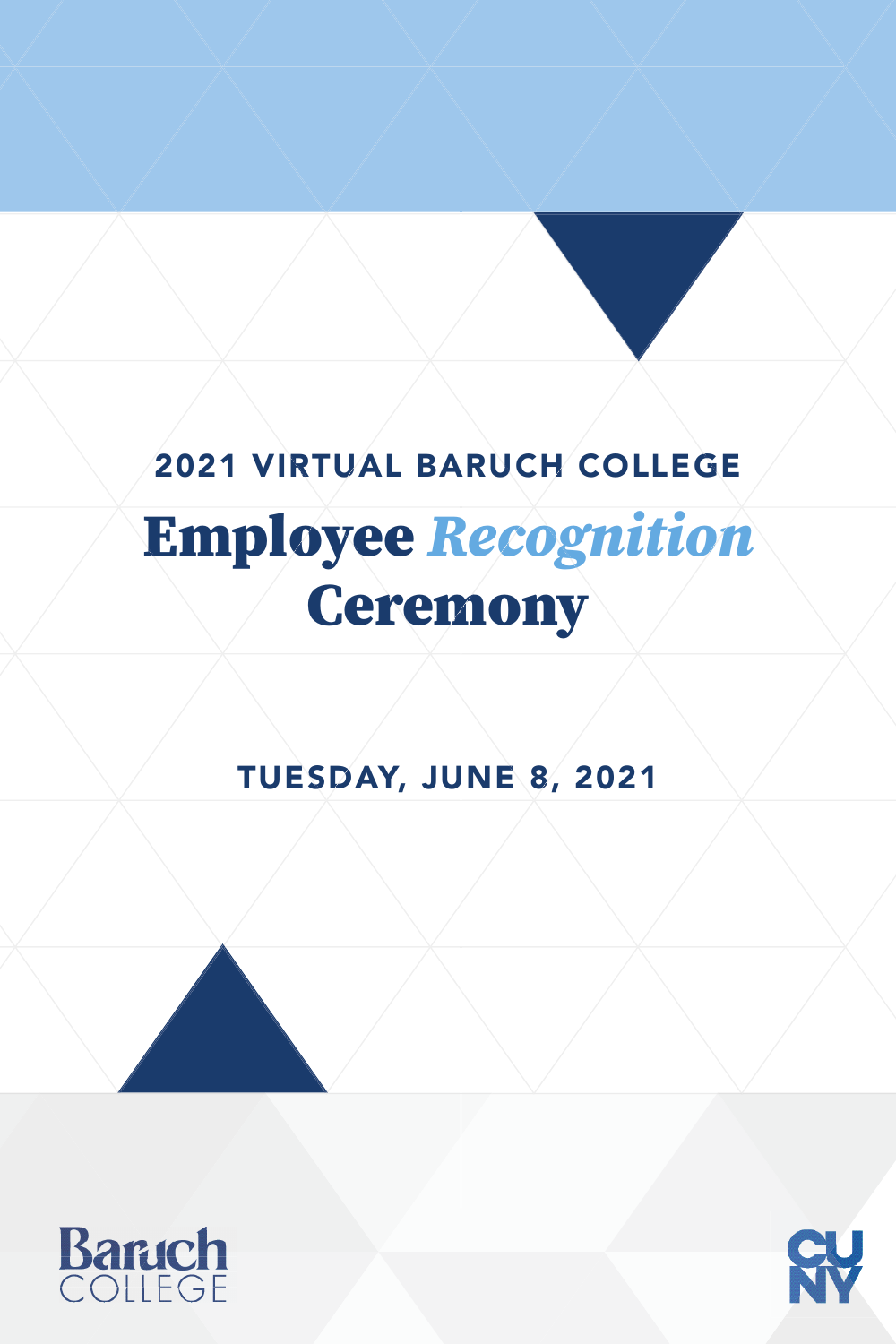

Dear Colleagues,

The Baruch College Employee Recognition Ceremony celebrates the talent, hard work, and dedication of our staff. This is the College's opportunity to show our appreciation for employees who have reached milestone years of service and to recognize Baruch College Excellence Award winners.

During this extraordinary time of challenge, sacrifice, and hardship, the Employee Recognition Ceremony—virtual for the first time—has taken on a deeper significance. This year, we are pleased to pay special tribute to Baruch's essential workers, who remained stalwart on the frontlines of the global pandemic. We owe you a debt of gratitude.

The years 2020 and 2021 have tested us all, and you have met the challenges admirably. Undaunted, you adapted, uncovered opportunities, and most of all kept our students, faculty, administration, and fellow staff colleagues safe, supported, and on track. *Thank you.*

Baruch excels—our students and alumni excel—because you excel. In the coming months and years, I look forward to meeting you in person. I welcome your input and feedback as we fulfill our mission of student success and as we advance Baruch College as a model of public higher education.

Best regards,

S. David Wu President

#### WELCOMING REMARKS AND INTRODUCTION OF THE PRESIDENT

ANDREA CAVINESS Executive Director, Office of Human Resources

#### **GREETINGS**

S. DAVID WU President

#### AWARDS & TRIBUTE

Baruch College Service Awards Recognition of Service Milestones for 2020 and 2021 10, 15, 20, 25, 30, 35, and 40 Years of Service\* \*Years of service is based on continuous full-time service at Baruch College

> 2021 Baruch College Excellence Awards for outstanding work in seven strategic categories

#### Special Tribute to Baruch College's Essential Workers

S. DAVID WU President

#### CLOSING REMARKS

ANDREA CAVINESS Executive Director, Office of Human Resources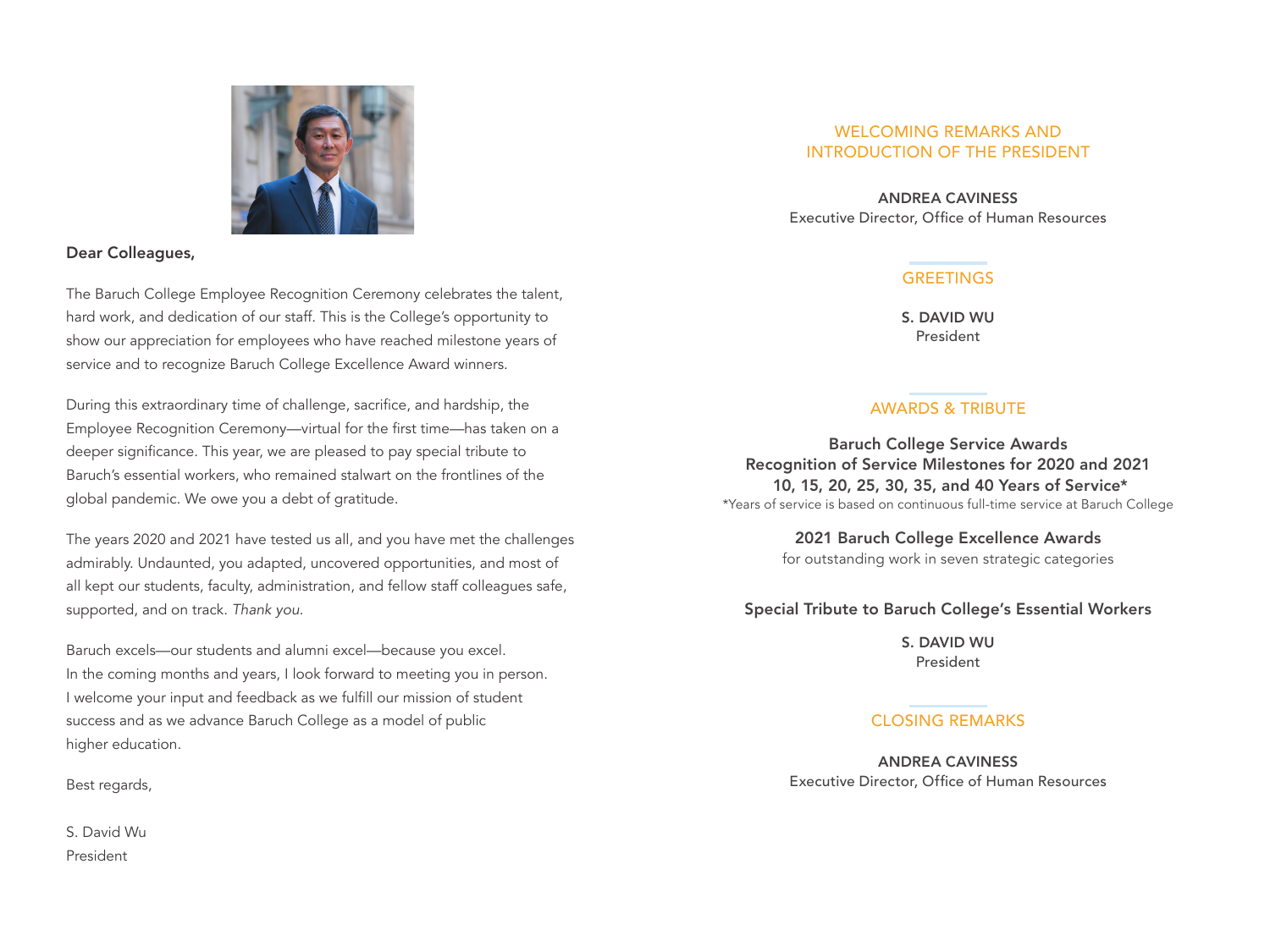# Baruch College Service Awards

## Office of the President

S. DAVID WU President

#### 2020 AWARD

## Office of College Advancement

David Shanton Vice President, College Advancement, 15

## 2021 AWARD

Division of Enrollment Management & Strategic Academic **Initiatives** 

#### Mary Gorman Vice President, Enrollment Management and Strategic Academic Initiatives, 20

Office of the Provost & Senior Vice President for Academic Affairs

MYUNG-SOO LEE Interim Provost & Senior Vice President for Academic Affairs

## 2020 AWARDS

#### Baruch Honors Program

Jody Clark Vaisman Director, Honors Program, 10

## Office of Sponsored Programs and Research

Melisa Mendez Deputy Director, Sponsored Programs and Research, 15

## 2021 AWARDS

Office of the Associate Provost for Academic Administration, Faculty Development, and Research

Maria Burgos Faculty Workload and Systems Manager, 15

## College Now Program and Baruch STEP Academy

Brian Kane Academy Director, STEP Academy, 15

Office of the Provost & Senior Vice President for Academic Affairs

Susanna Pangestu Finance Manager, 15

## Office of Administration and Finance

KATHARINE T. COBB Vice President for Administration and Finance

## 2020 AWARDS

#### Buildings and Grounds

Ramona Acker Custodial Assistant, 10

Mikhail Barenboym Thermostat Repairer, 10

Kwok Chuen Lau Custodial Assistant, 10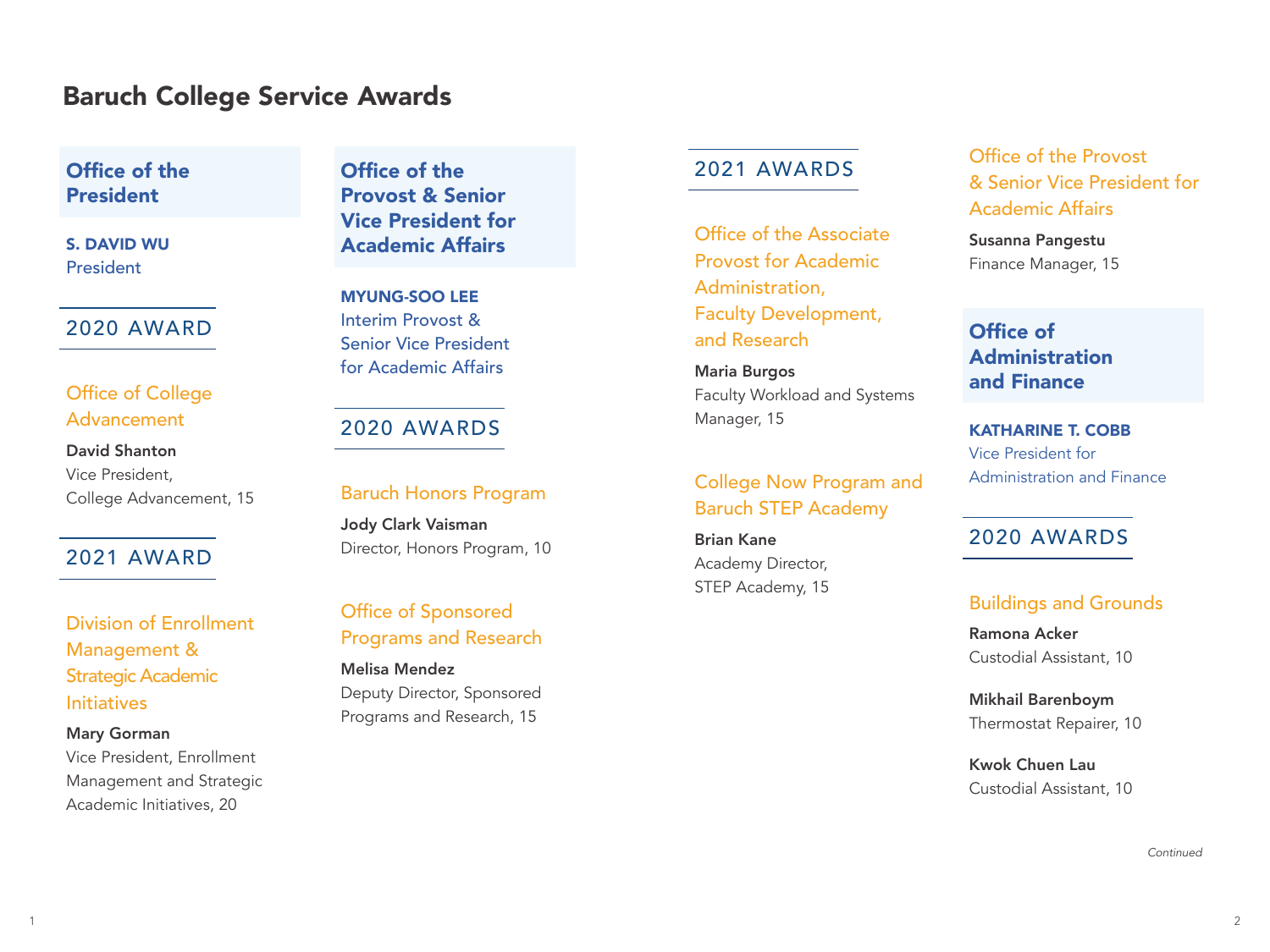Chucky Chen Custodial Assistant, 20

Ariel Hernandez Custodial Assistant, 20

Carlos Walkes Custodial Assistant, 20

Jose Velez Custodial Assistant, 30

Michael Strong Custodial Assistant, 35

#### Bursar's Office

Dorothy Himes Enrollment Bursar Director, 10

#### Conference Center

Ramona Estevez Custodial Assistant, 10

Diego Montenegro Custodial Supervisor, 10

Alejandra Torres Custodial Assistant, 10

Crescentia Coutinho Director of Conference Services, 25

#### Human Resources

Robert Gerl CUNY Administrative Assistant, 10

#### Public Safety

Adelaide Tetteh Campus Security Assistant, 10

St. Andrew Bernard Campus Peace Officer, 15

Luis Clarke Campus Peace Officer, 15

Roseann Pilgrim Campus Security Assistant Director/ Lieutenant, 15

Ramona Prosper Campus Public Safety Sergeant, 25

Luis Renvill Campus Public Safety Sergeant, 25

Ken Telford Campus Public Safety Sergeant, 30

## 2021 AWARDS

#### Administration and Finance

Deemendra Bheer Baruch College Fund Associate Controller, 10

#### Buildings and Grounds

Maria Peralta Custodial Assistant, 15

Shan Sung Chiang Custodial Assistant, 20

Mark Feibusch Stationary Engineer, 20

Vasile llioaei High Pressure Plant Tender, 20

Burl Lawson Custodial Assistant, 20

Gerardo Pumayugra Custodial Assistant, 20

## Business Office/ Financial Operations

MeiLin Cheung Finance Controller, 15

#### Conference Center

Hernando Rojas Custodial Assistant, 10

### Controller's Office

Teresa Chen Finance Specialist, 10

### Public Safety

Richard Adams Campus Security Assistant, 10

Shandel Frith Campus Security Assistant, 10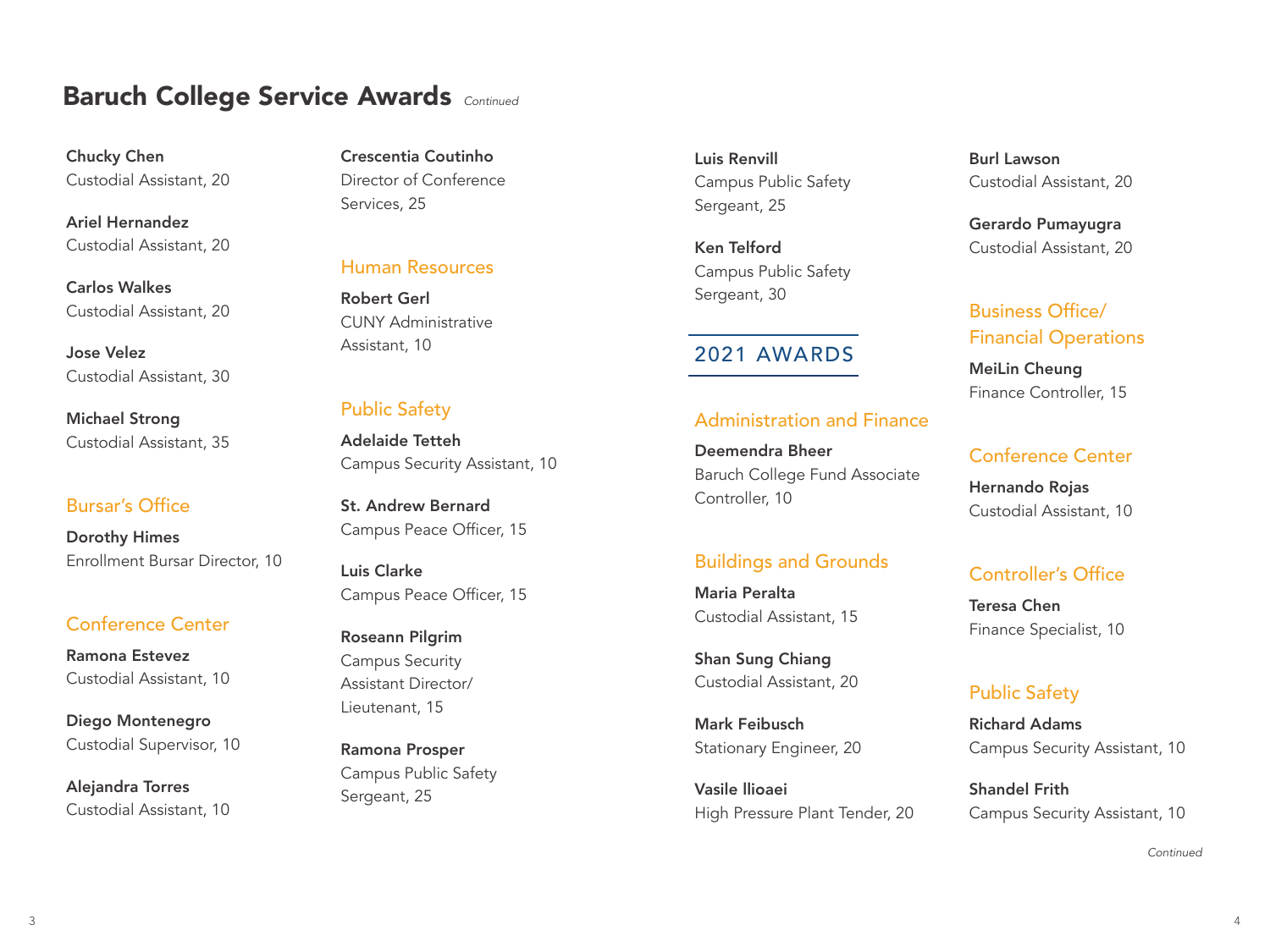Daniel Jean Pierre Campus Peace Officer, 10

David Yohananov Locksmith, 10

Chester John Campus Security Assistant, 15

Anthony Richards Campus Security Assistant, 15

Samea Wallace Campus Peace Officer, 15

Rodney Wellington Campus Peace Officer, 15

Basilio Bernard Campus Security Assistant, 20

Henry Betancourt Campus Peace Officer, 20

Adrian Crespo Campus Peace Officer, 20

James Gargiulo Campus Peace Officer, 20

Rafael Laureano Campus Peace Officer, 25

Miguel Peña Campus Peace Officer, 25

Edwin Tetteh Campus Peace Officer, 25

Richard Duskiewicz Campus Security Specialist, 30

Joseph Calliste Assistant Director, 35

## Office of College Advancement

DAVID SHANTON Vice President for College Advancement

## 2020 AWARD

 Donna Haggarty Executive Director, Strategic Partnerships, 15

## 2021 AWARD

Nicole Souza Director of Special Gifts, 10

Office of Communications, Marketing & Public Affairs

CHRISTINA LATOUF Vice President for Communications, External Relations & Economic Development

#### 2020 AWARD

Eric Lugo Director of Government and Community Relations, 15

#### 2021 AWARD

Mayreni Polanco Graphic Design Specialist, 15

## Division of Enrollment Management & Strategic Academic **Initiatives**

MARY GORMAN Vice President of Enrollment Management & Strategic Academic Initiatives

## 2020 AWARDS

International Student Service Center

Zoran Gerasimovski International Student Advisor, 10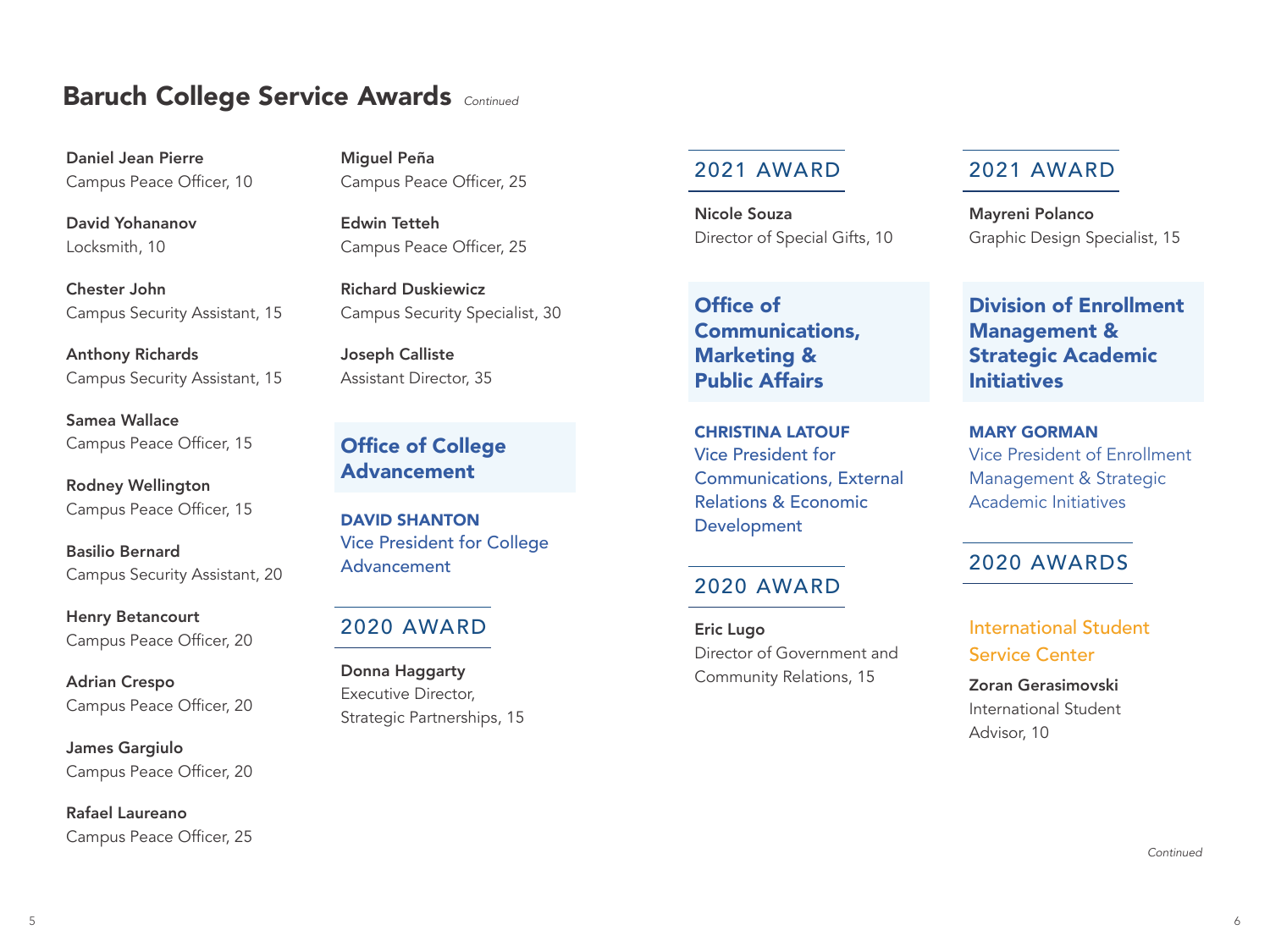#### Rosa Kelley Director, International Student Service Center, 10

#### Office of the Registrar

John Jan Seto Registrar Coordinator, 10

Wen Juan Yang-Merine Assistant Registrar, 10

## Office of Testing and Evaluation

Denyse Ramkaran Director, Testing and Evaluation, 20

## Percy E. Sutton SEEK Program

Nicole Gentry CUNY Administrative Assistant, 15

## Undergraduate Admissions

Mildred Figueroa-Rodriguez Associate Director, Undergraduate Admissions & Transfer Services, 30

Brenda Maller Assistant Director, Transfer Evaluations, 40

## Undergraduate Advisement and **Orientation**

Isis Umana-Walters Academic Advisor, 10

Sharon Ricks Executive Director, Undergraduate Advisement and Orientation, 30

## 2021 AWARDS

## Percy E. Sutton SEEK Program

Kristy Perez Director, Percy E. Sutton SEEK Program, 10

## Office of Testing and Evaluation

Joshua Leung CUNY Office Assistant, 10

Office of the Vice President of Enrollment Management & Strategic Academic Initiatives

Natalie Velasquez-Pinela Assistant Director, Divisional Operations, 15

## Undergraduate Admissions

Robert Hernandez Senior Transfer Advisor, 10

Kristin Pedicone Assistant Director, Undergraduate Admissions, 10

David Keller Senior Admissions Counselor, 25

Hugo Morales Assistant Director, Undergraduate Admissions, 30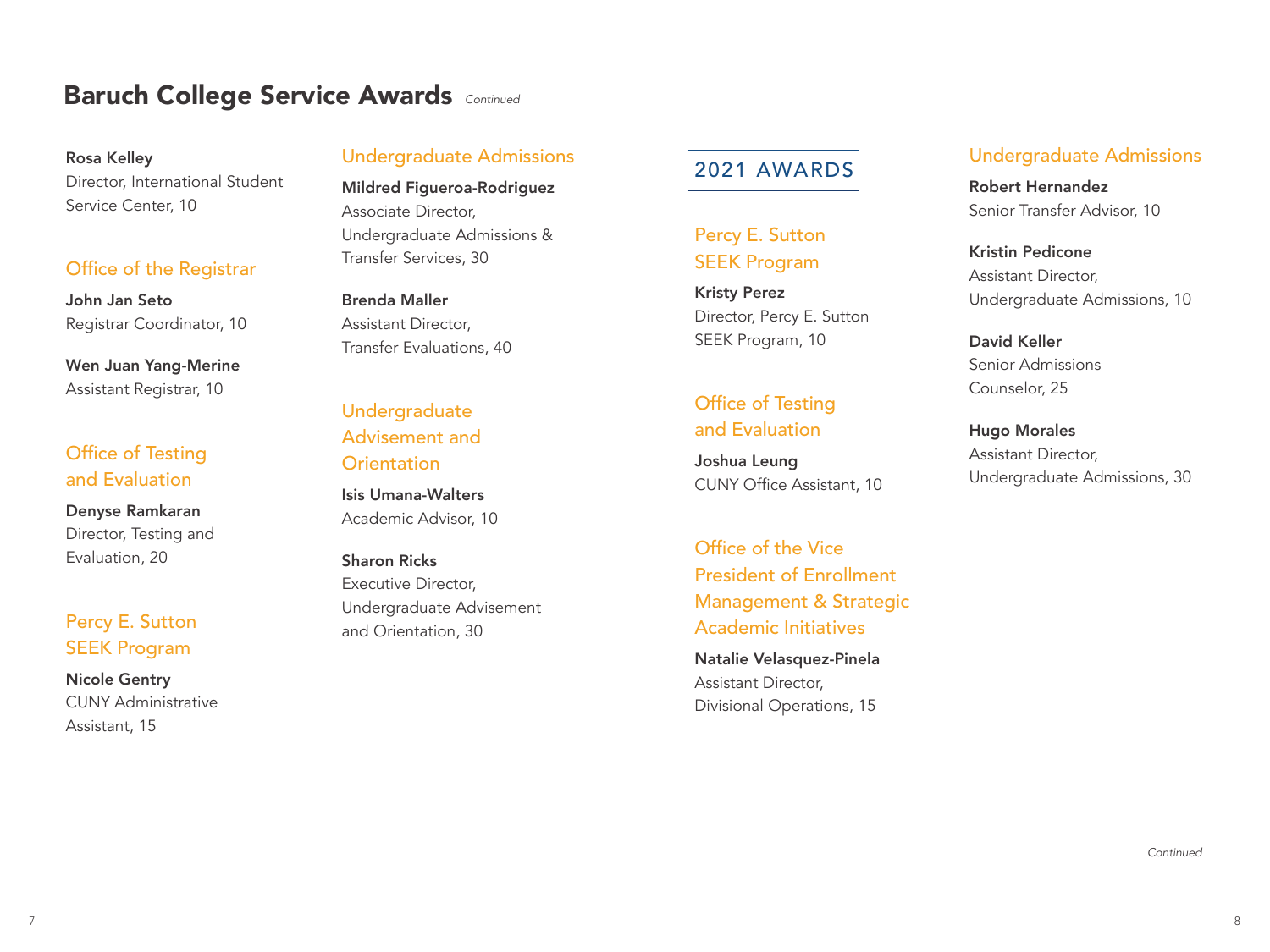## Undergraduate Advisement and **Orientation**

Stephanie Gika Associate Director, New Student Orientation & Advisement Programs, 10

Marvin Rodriguez Academic Advisor, 25

## Office of Information Services and Dean of the Library

ARTHUR DOWNING Vice President for Information Services and Dean of the Library

#### 2020 AWARDS

## Baruch Computing and Technology Center

Jerome Annum Media Services Tech, 15

Keith Welsh IT Assistant, 20

## William and Anita Newman Library

Althea John CUNY Administrative Assistant, 40

Meena Parmar CUNY Office Assistant, 40

# 2021 AWARDS

## Baruch Computing and Technology Center

Patricia Santamaria IT Assistant, 10

John Bravo IT Senior Associate, 15

Louis Chung IT Assistant, 20

Stella Varveris IT Associate, 20

#### William and Anita Newman Library

Monique Luckett Library Manager, 10

## Office for Student Affairs and Dean of Students

ART KING Vice President for Student Affairs and Dean of Students

## 2020 AWARDS

## Athletics & Recreation

Charles Lampasso Student Athletic Program Specialist, 15

## Counseling Center

Elizabeth Ruggieri Administrative Coordinator, 10

#### Student Disability Services

Ronald Bissessar Student Disability Services Manager, 15

## 2021 AWARDS

#### Athletics & Recreation

John Alesi Head Coach, Men's Basketball/ Assistant Athletic Director for Facilities, 10

Lenore Mami CUNY Office Assistant, 25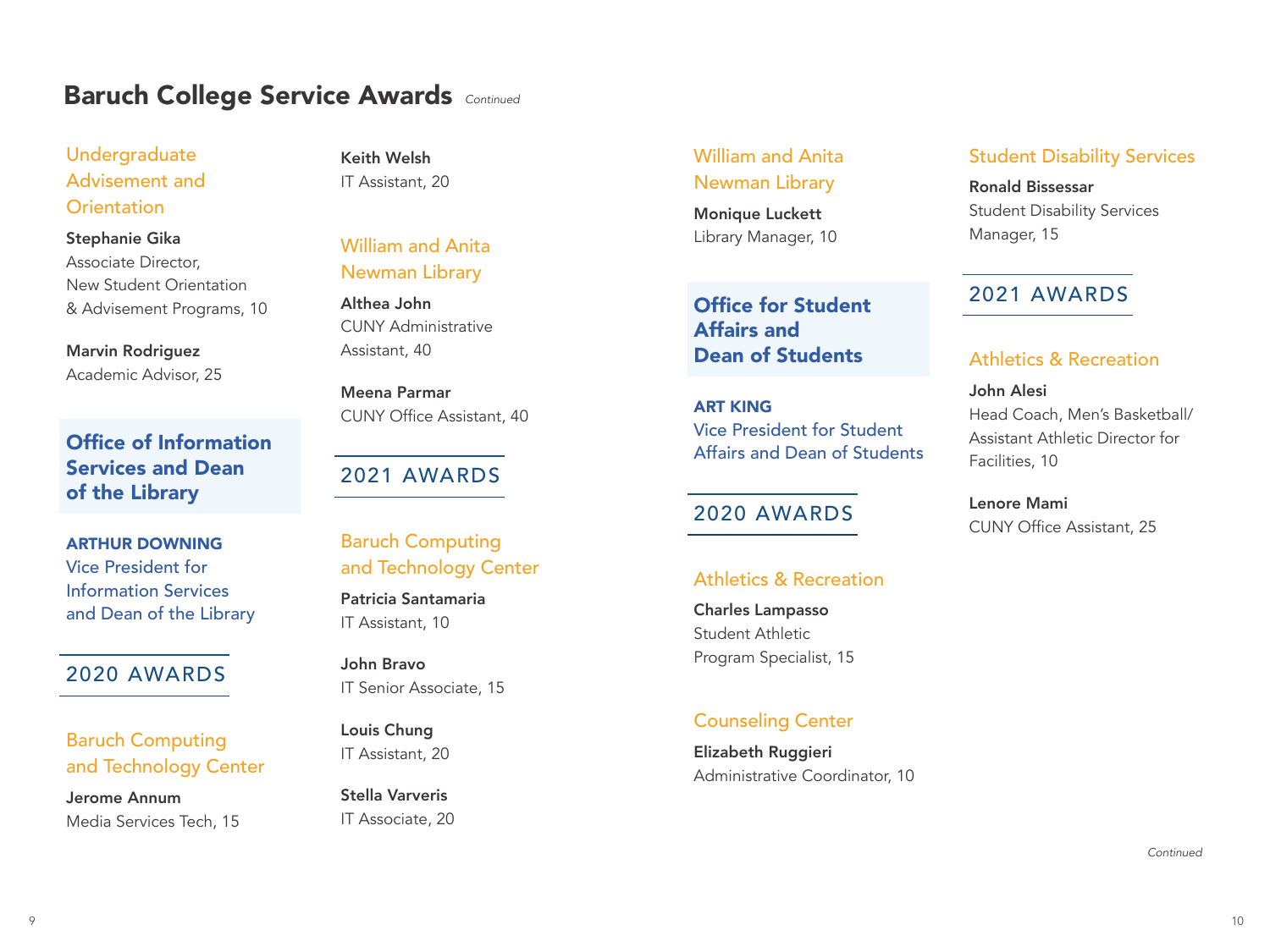## Austin W. Marxe School of Public and International Affairs

DAVID S. BIRDSELL Marxe Dean

## 2020 AWARDS

## Office of the Dean

#### Rusudan Chitaia

Associate Director, Finance and Administration, 10

#### Maureen Samedy-Cooke

Assistant Director, Academic Advisement, 15

Sandra Fajardo

Director of Academic Advisement, 20

# 2021 AWARD

#### Office of the Dean

Angelina Delgado Senior Director, Finance and Administration, 15

## George and Mildred Weissman School of Arts and Sciences

JESSICA LANG Interim Dean

2020 AWARD

Department of Journalism and the Writing Professions

Peter Miroshnik Senior College Laboratory Technician, 25

## 2021 AWARDS

#### Office of the Dean

Boo Choi Director, Administrative and Financial Services, 15

Katheryn Lypides Assistant to the Dean, 20

#### Department of English

Claudye James CUNY Office Assistant, 15

## Zicklin School of Business

H. FENWICK HUSS Willem Kooyker Dean

## 2020 AWARDS

Paul H. Chook Department of Information Systems and **Statistics** 

Natalie Bartholomew Administrative Coordinator, 20

## Steven L. Newman Real Estate Institute

#### Margo Weaker Director, External Relations and Student Services, 20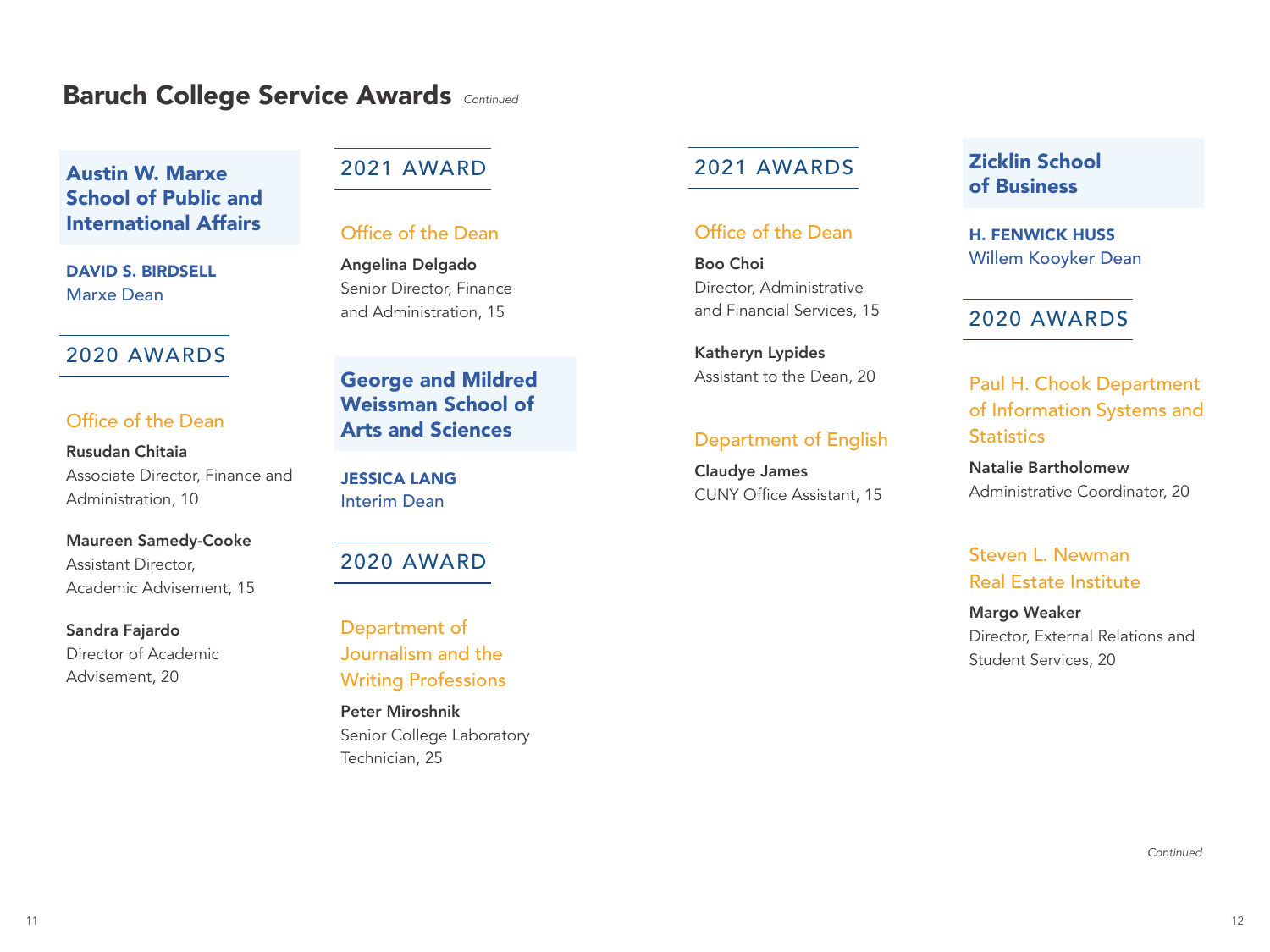## Weissman Center for International Business

## Lene Skou Deputy Director, Weissman Center/ Adjunct Assistant Professor of Law, 20

## Zicklin Graduate Admissions

Elma Noemi Taveras Assistant Director, MBA Admissions, 20

### 2021 AWARDS

#### Department of Law

Marie Wright CUNY Office Assistant, 25

## Graduate Career Management Center

#### Justyn Makarewycz Associate Director, Employer Relations, 10

#### Office of the Dean

Glova Smith Director, Technology Services, 25

Judy Tse Director, Undergraduate Programs, 35

# 2021 Baruch College Excellence Awards

#### **LEADERSHIP**

Dajuan Walker Associate Director, Recruitment, Undergraduate Admissions

#### STUDENT SUCCESS

Dionne Brown Academic Advising Coordinator, Undergraduate Advisement and Orientation

#### DIVERSITY LEADERSHIP

Harmony D. Osei Assistant Director, Provost Scholars Advisor, Honors Program

#### INNOVATION

Rebecca Watts Director, Graduate Admissions, Zicklin School of Business

#### SERVICE TO THE BARUCH COMMUNITY (full-time)

Traci Espinet-Marquez Technology Specialist/ Webmaster, Student Life

#### SERVICE TO THE BARUCH COMMUNITY (part-time)

Maria Curmi College Assistant, Undergraduate Admissions

#### **TEAMWORK**

#### Office of Undergraduate Advisement and Orientation

Dionne Brown, Elaine Cataletto, Peter Dachille, Stephanie Gika, Serra Hilaire, Sabrina Kader, Lirie Kurtaj, Bernice Pierre, Sharon Ricks, Marvin Rodriguez, Vilmarie Rosario, Paulette Smithen, Yuliya Sokolovskaya, Isis Umana-Walters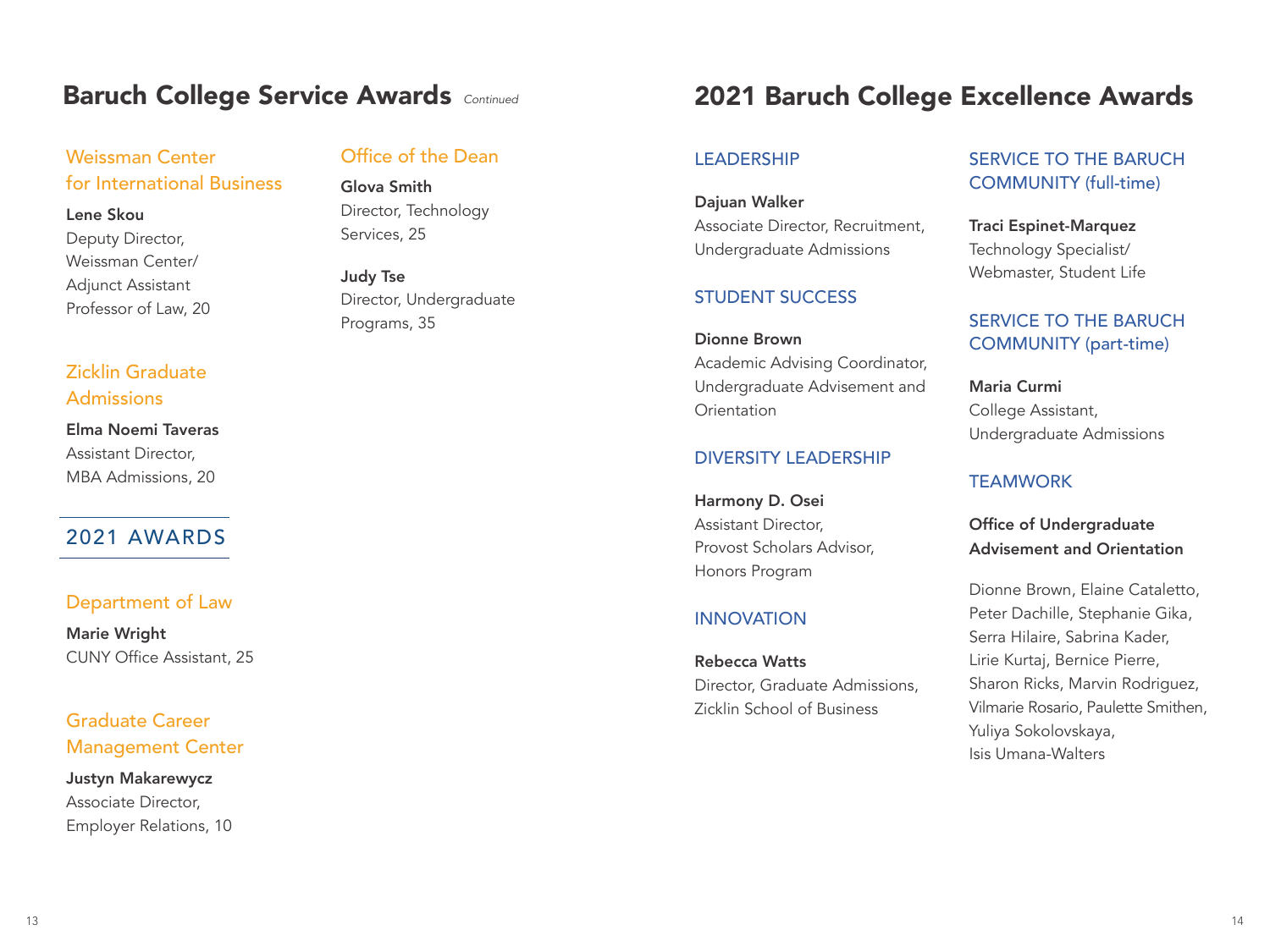## Baruch Computing and Technology Center

Jean Alarcon IT Assistant

Joseph Albanese IT Academic Technology Manager

Jessica Anderson College Assistant

Tony Baldwin IT Assistant

 John Chandler IT Computer System Manager

Milwood Hughes Media Services Technician

Victor Peralta IT Associate

Patricia Santamaria IT Assistant

Wayne Young IT Computer System Manager

#### Buildings and Grounds

Israel Acevedo Maintenance Worker

Ramona Acker Custodial Assistant

Charlene Allen Custodial Assistant

Florient Anderson Custodial Assistant

Kiara Angulo Custodial Assistant

Anthony Arena Custodial Assistant

Samuel Asamoah Custodial Assistant

Mikhail Barenboym Thermostat Repairer

Lourival Batista Custodial Assistant

Es-Saadia Benfares Custodial Assistant

Tanesha Branch Custodial Assistant

Cheryl Brewster Custodial Principal Supervisor

Lisa Byrd Custodial Assistant

Juan Cabral Custodial Assistant

Onerys Cabral Custodial Assistant

Angel Camacho Senior Stationary Engineer

Precious Carter Custodial Assistant

 Juan Casillas Custodial Assistant

Jose Castillo Maintenance Worker

Juan Castro Custodial Assistant

Julio Chavez Custodial Assistant Chucky Chen Custodial Assistant

Shan Chiang Custodial Assistant

Gregory Crockett Custodial Supervisor

Patricia Daley Burchell Custodial Assistant

Jorge DeLeon Custodial Assistant

Miguel Disla Custodial Assistant

Osbert Douglas Custodial Assistant

Mihail Drobota Custodial Assistant

Eric Ettinger Carpenter Supervisor

Mark Feibusch Stationary Engineer

Christian Fernandez-Davila Custodial Assistant *Continued*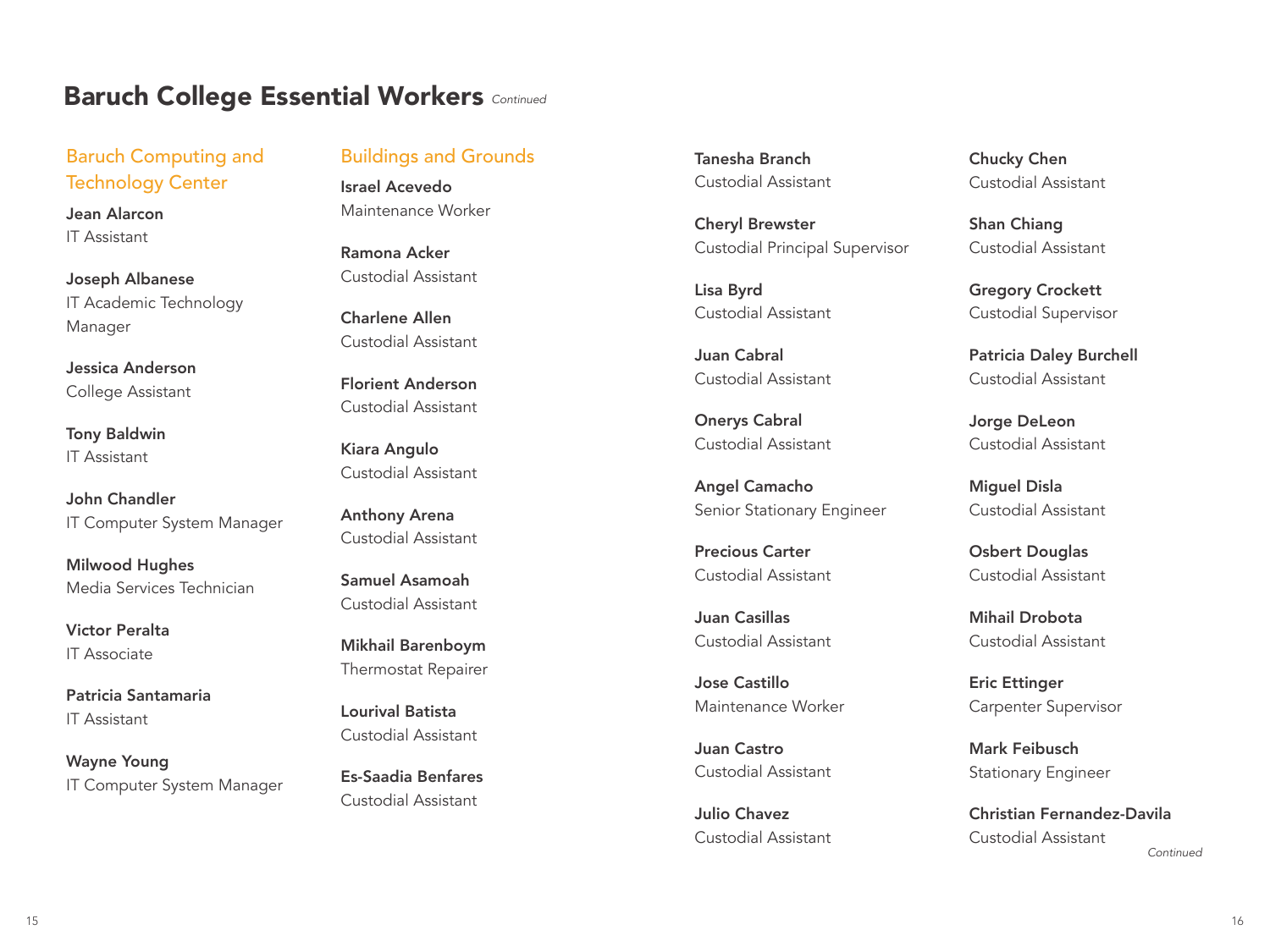Luis Fuentes Custodial Assistant

Gladys Garcia Custodial Assistant

Anthony Geigel Custodial Assistant Principal Supervisor

Jose Gonzalez Custodial Assistant

Glenice Gordon Custodial Assistant

Marta Guzman Marin Custodial Assistant

Maurice Harris Custodial Senior Supervisor

Ana Henriquez Custodial Assistant

Maria Henriquez Custodial Assistant

Ariel Hernandez Custodial Assistant

Wildy Hinojosa Custodial Assistant Alexis Hite Custodial Assistant

Chi Ieong Custodial Assistant

Vasile Ilioaei High Pressure Plant Tender

Danny Jordan Aparicio Custodial Senior Supervisor

James Kaznosky Environmental Health and Safety Director

Kwok Chuen Lau Custodial Assistant

Burl Lawson Custodial Assistant

Jian Li Custodial Assistant

Tailong Lin Custodial Assistant

Miguel Lind Custodial Assistant

Eric Llenas Custodial Senior Supervisor

Nat Macaluso Carlos Perales

Gracie McAdams Maria Peralta

Bernard McGlashin **Luis Plasencia** 

Antoine Mobley **Clifford Roach** 

Martin O'Gorman Luis Rodriguez

Douglas Paquette Yan Rong Custodial Supervisor Custodial Assistant

Juana Parra **Michael Russell** 

Linh Ly Melisia Pemberton Custodial Assistant Custodial Assistant

Stationary Engineer Custodial Assistant

Custodial Assistant Custodial Assistant

Maintenance Worker Custodial Supervisor

Gregorio Meran Gerardo Pumayugra Custodial Assistant Custodial Assistant

Custodial Assistant Custodial Assistant

 Armando Moreno Francisco Rodriguez Custodial Assistant Custodial Assistant

Stationary Engineer Maintenance Worker

Joana Oliveras **Radhames Rodriguez** Custodial Assistant Custodial Assistant

Custodial Assistant Custodial Supervisor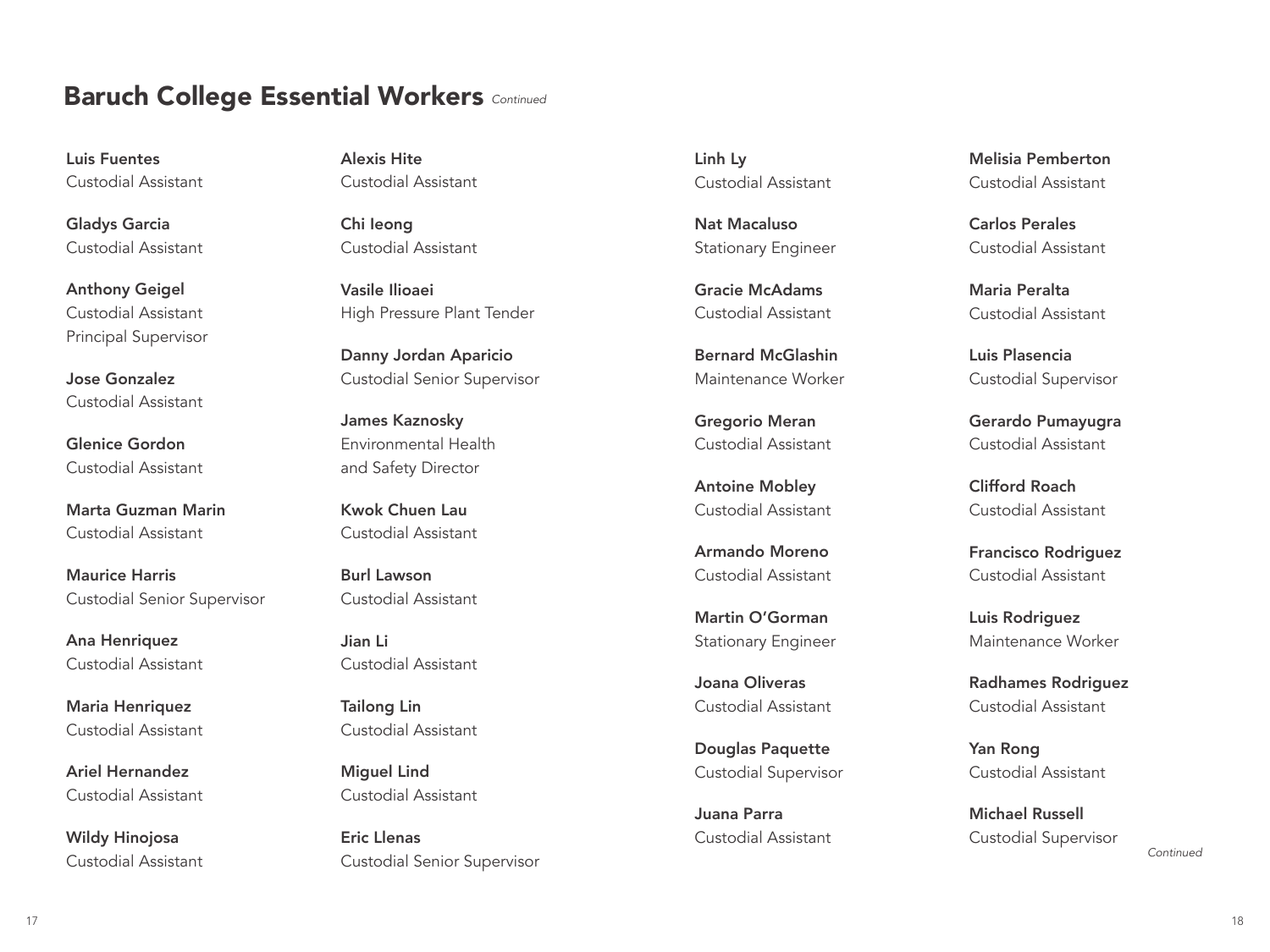German Santana Custodial Assistant

Noel Sarte Oiler

 Mario Serrano Custodial Assistant

Joseph Sterling Custodial Assistant

Yvonne Straughan Custodial Assistant

Michael Strong Custodial Assistant

Amarilis Torres Custodial Assistant

Mehmet Ulaj Custodial Assistant

Jose Velez Custodial Assistant

Pamela Vialva Custodial Assistant

Matthew Viviano Stationary Engineer Carlos Walkes Custodial Assistant

Dyesha Ward Custodial Supervisor

Marquis Washington Custodial Assistant

Assimiou Yaya Maintenance Worker

#### Conference Center

Hector Bedoya Custodial Supervisor

Ramona Estevez Custodial Assistant

Diego Montenegro Custodial Supervisor

Juan Rivilla Arias Custodial Assistant

Hernando Rojas Custodial Assistant

Alejandra Torres Custodial Assistant

#### Mailroom

Gerardo Gonzalez Mail Message Service Worker

Juan Gonzalez Mailroom Supervisor

Korey Smith College Assistant

## Office of Student Life

Roberto Aviles Custodial Assistant

Algenis Duran Custodial Assistant

Kashawn Guadalupe Custodial Assistant

Andy Hutchinson Custodial Supervisor

#### Public Safety

Richard Adams Campus Security Assistant

Desmond Alexander Campus Security Assistant

Dale Alexander Thomas Campus Security Assistant

Pavlova Beltre Campus Security Assistant

Basilio Bernard Campus Security Assistant

St. Andrew Bernard Campus Peace Officer

Henry Betancourt Campus Peace Officer

Wanda Borders Campus Peace Officer

Eric Brady Campus Security Assistant

Winfield Braithwaite Campus Peace Officer

Danielle Brothers Campus Peace Officer

Andrew Brown Campus Peace Officer

Joseph Calliste Assistant Director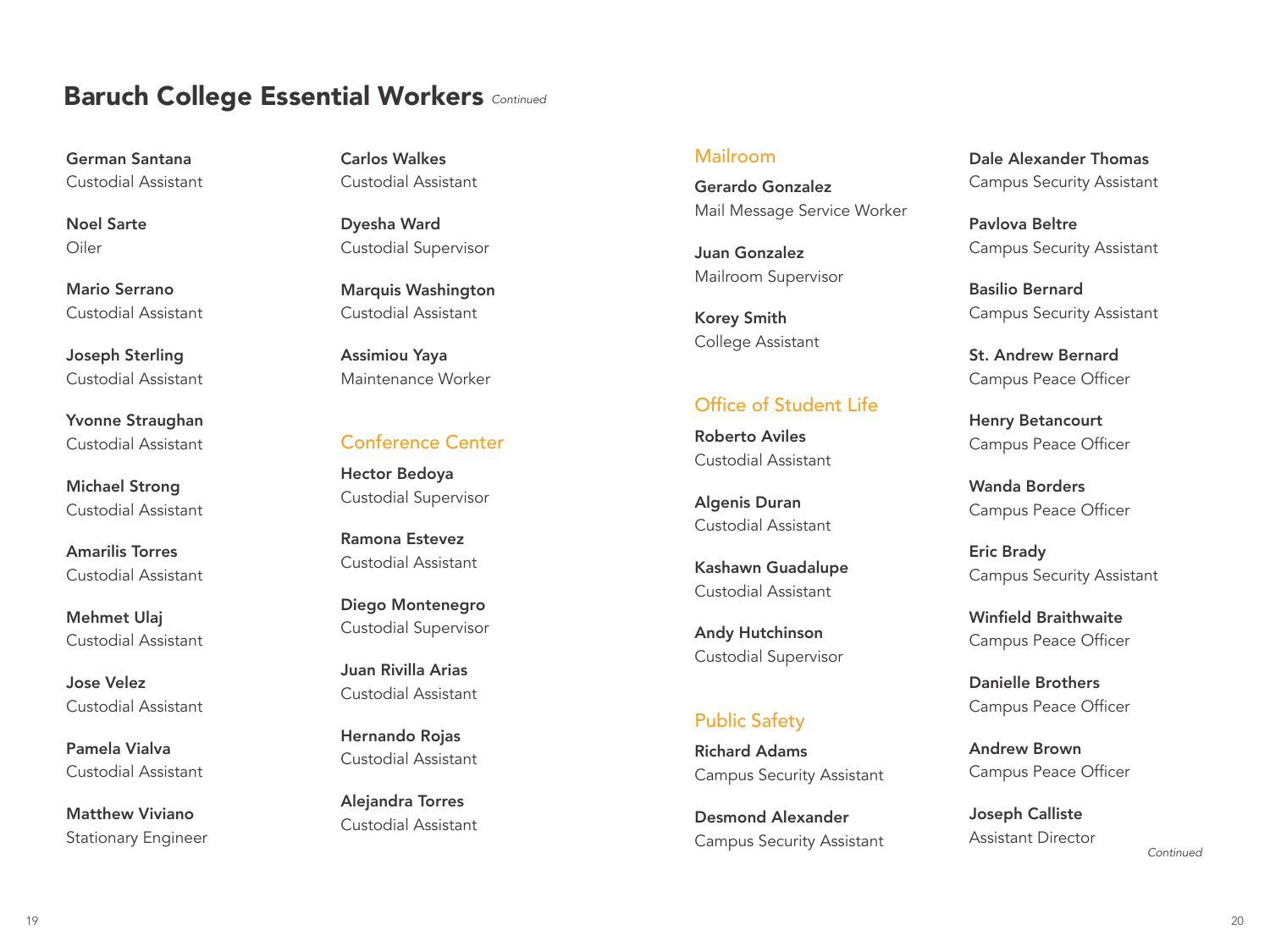Akelia Campbell Campus Security Assistant

Joseph Cancel Campus Security Assistant

Mahalia Carlyle Campus Peace Officer

Robinson Chalas Duncan Grant Chun Fai Lai

Andre Charles Campus Peace Officer

Luis Clarke Campus Peace Officer

Adrian Crespo Campus Peace Officer

Robert Curry Campus Security Director

Mario Diaz Melina Jackson JoAnn Lewis Campus Public Safety Sergeant Campus Security Specialist Campus Security Assistant

Richard Duskiewicz Campus Security Specialist

Richard Essien Campus Peace Officer

Ovid Forde Campus Security Specialist

Shandel Frith Campus Peace Officer

James Gargiulo Campus Peace Officer

Mohamed Haque Campus Security Assistant

Susan Henry Campus Peace Officer

Gemma Hillaire Campus Peace Officer

David Irizarry Campus Peace Officer

Daniel Jean Pierre Campus Public Safety Sergeant

Jean Jean-Baptiste Campus Peace Officer Chester John Campus Security Assistant

Kevin Jones Campus Peace Officer

Joshua Joseph Campus Security Assistant

Campus Peace Officer Campus Peace Officer Campus Campus Security Assistant

Feti Lamce Campus Security Assistant

Rafael Laureano Campus Peace Officer

Samantha Laurent Campus Security Assistant

Loc Le Campus Peace Officer

Shayolanda Lewis Campus Peace Officer

Mac Lopez Campus Security Assistant

Maxime Louis Campus Peace Officer

Andre Malone Campus Security Assistant

Shirleyer Martin Campus Peace Officer

Alexis Mercedes Campus Security Assistant

Lance Miller Campus Peace Officer

Tracie Nicks Campus Security Assistant

Javier Nuñez Campus Security Assistant

Jada Patterson Campus Security Assistant

Miguel Peña Campus Peace Officer

Angel Perez Campus Security Assistant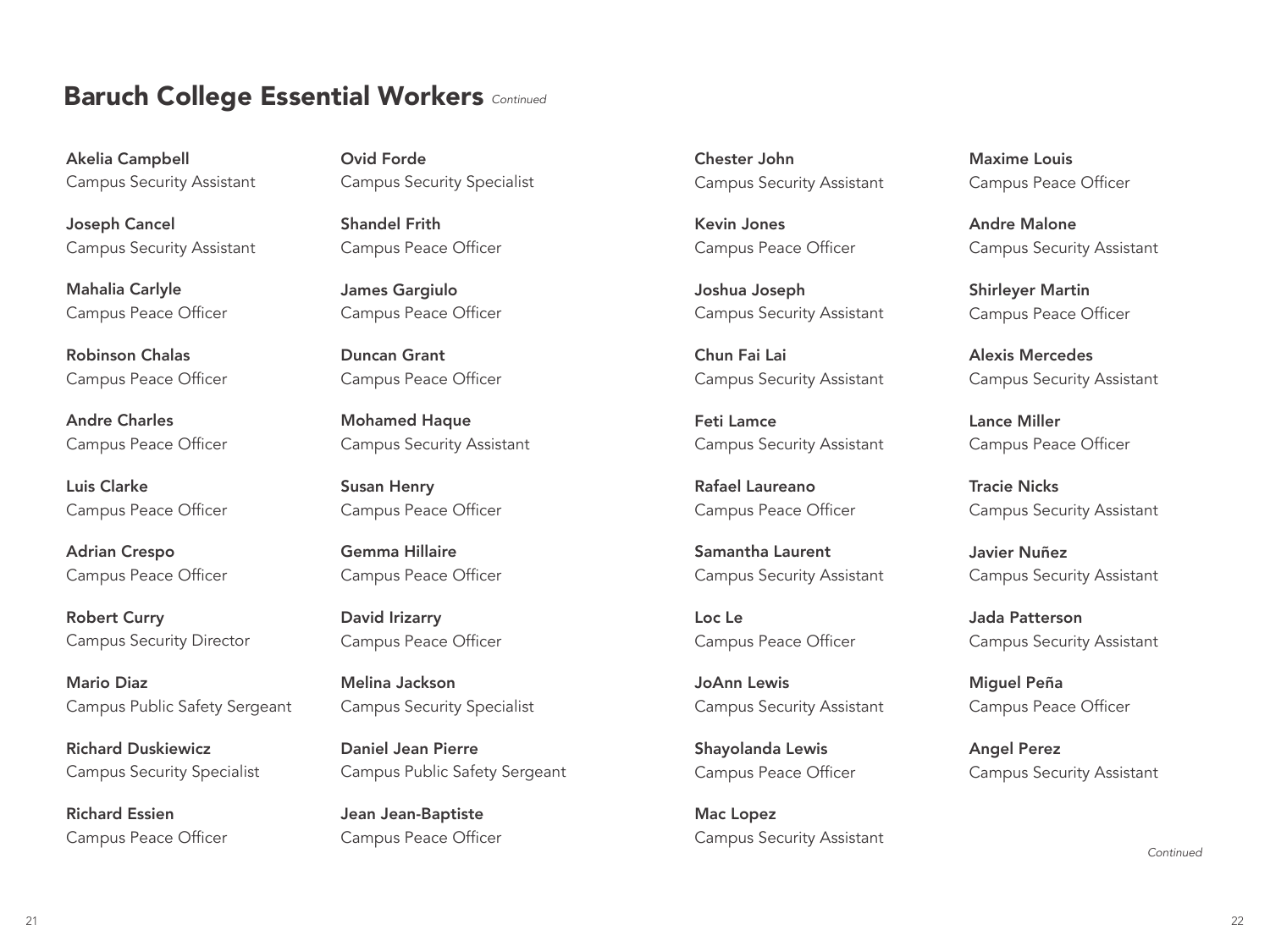Roseann Pilgrim Campus Security Assistant Director/Lieutenant

Fausto Polanco Campus Public Safety Sergeant

Ramona Prosper Campus Public Safety Sergeant

Luis Renvill Campus Public Safety Sergeant

Anthony Richards Campus Security Assistant

Gordon Richardson Campus Peace Officer

Rudolph Roberts Campus Public Safety Sergeant

Justino Rosado Campus Security Assistant Director

Luz Rosario Campus Peace Officer

Joyce Ross-Prescott Campus Security Assistant

Luis Sanchez Campus Security Assistant

David Simon Campus Public Safety Sergeant

Ken Telford Campus Public Safety Sergeant

Adelaide Tetteh Campus Security Assistant

Edwin Tetteh Campus Peace Officer

Luis Ventura Segura Campus Security Assistant

Josimar Victor Campus Peace Officer

Patricia Victor Campus Peace Officer

George Villon Campus Peace Officer

Samea Wallace Campus Peace Officer

Rodney Wellington Campus Peace Officer Hector Willie Campus Peace Officer

Frances Willis Campus Security Assistant

Deshan Yang IT Senior Associate

David Yohananov Locksmith

#### Receiving

Ronald Gordon Stock Worker

Danny Vanderpool Leonardo College Assistant